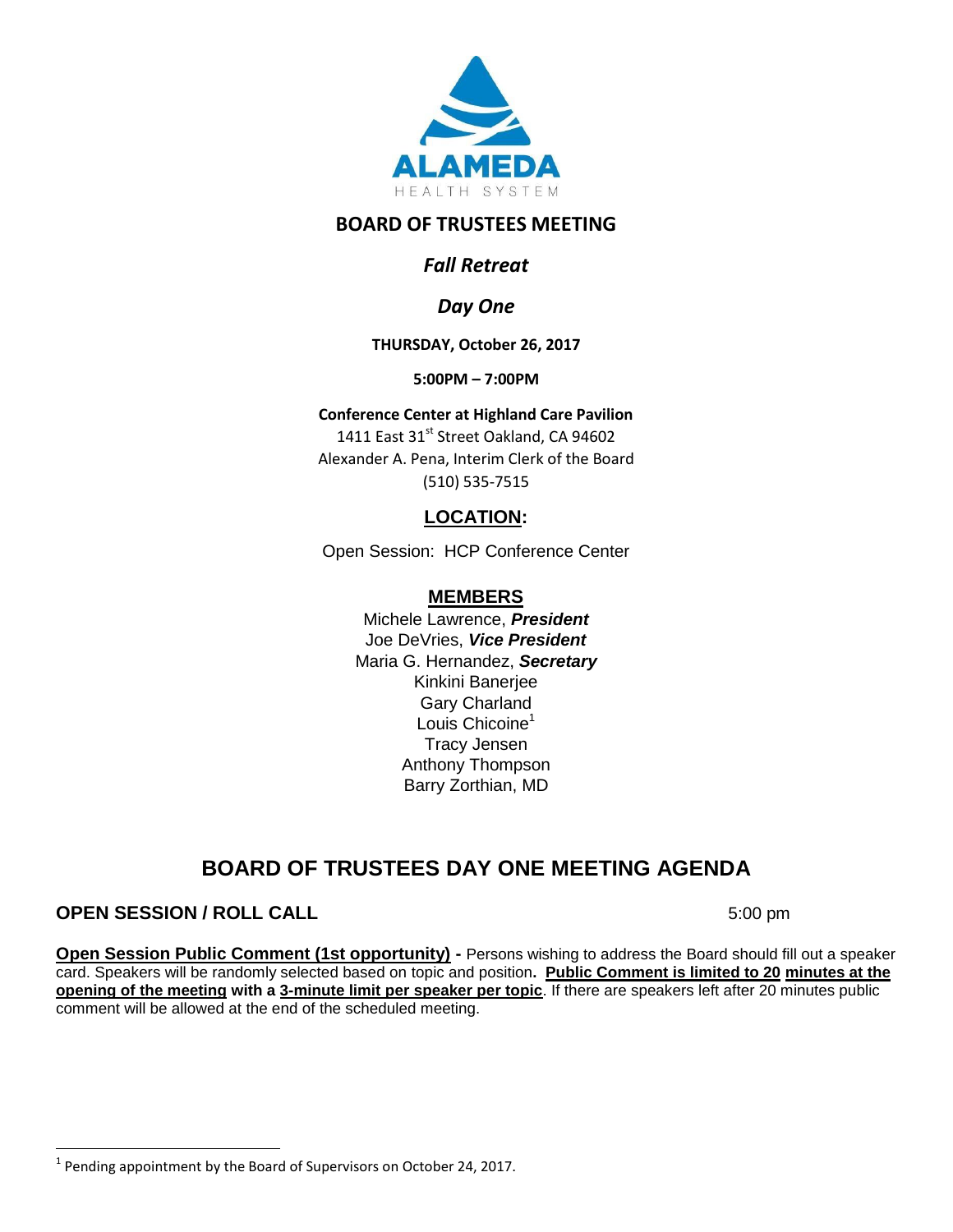**Alameda Health System**  Board of Trustees Meeting – Retreat Agenda October 26, 2017

Page 2 of 3

## **A. INFORMATION/DISCUSSION: Electronic Health Records Project**

*Delvecchio Finley, Chief Executive Officer* 5:00 – 7:00 pm

**[Attachment](http://www.alamedahealthsystem.org/wp-content/uploads/2017/10/Tab-A-Attachment.pdf)**

# **CLOSED SESSION** 7:00 pm

**A. Conference with Labor Negotiator – SEIU Local 1021 [Government Code Section 54957.6] (2 matters)**

*Tony Redmond, Chief Human Resources Officer Luis Fonseca, Chief Operating Officer*

- **B. Conference with Legal Counsel - Significant Exposure to Litigation** [Government Code Section 54956.9] (1 matter) *Mike Moye, General Counsel*
- **C. Public Employee Performance Evaluation**  [Government Code Section 54957(b)] Title: Chief Executive Officer

*(Reconvene to Open Session)* 

# **OPEN SESSION**

**OPEN SESSION PUBLIC COMMENT (2nd opportunity) -** Persons wishing to address the Board should fill out a speaker card. Speakers will be randomly selected based on topic and position**. Public Comment is limited to 3-minutes per speaker per topic.**

**TRUSTEE COMMENTS** 

**ADJOURNMENT**